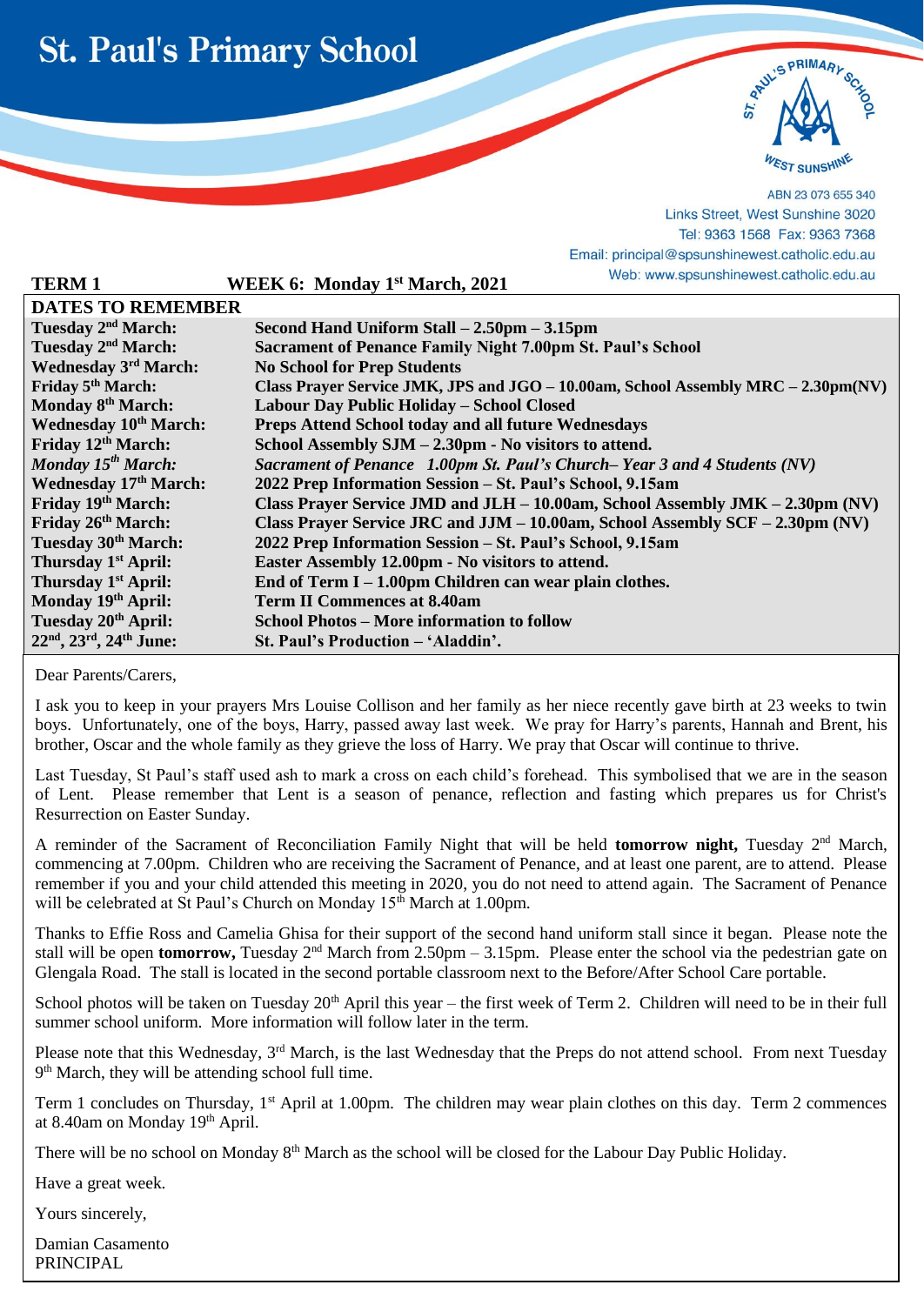# **JMA FOOTBALL CLINIC**

#### Dear Parents,

All JMA children will be participating in a football clinic each Friday commencing week beginning Friday 5<sup>th</sup> March 2021 and concluding on Friday the 26<sup>th</sup> March 2021.

Your child will be able to wear their sports uniform on Fridays during this time.

Thank you, JMA Teachers

## **PREP ENROLMENTS - 2022**

Enrolments for Prep 2022 are now open. I encourage any parents/carers who have not enrolled their child for Prep in 2022 to do so. Please contact the school office for an enrolment form. There will be several information sessions for 2022 Prep Parents/Carers. The next session will be held on Wednesday, 17<sup>th</sup> March, at 9.15am. Please let any interested people know of this date. Please contact the office to advise if you will be attending the session.

# **SACRAMENT DATES FOR 2021**

Sacrament of Penance Family Night Tuesday, March 2nd at 7.00pm – St. Paul's School **(Tomorrow night)** *Sacrament of Penance (Year 3 and 4) Monday, March 15th at 1.00pm – St. Paul's Church (No Family to attend)* Sacrament of Eucharist Family Night Tuesday, May 4<sup>th</sup> at 7.00pm – St. Paul's School *Sacrament of Eucharist (Year 3 and 4) Sunday, May 23rd at 12.00pm and 2.00pm – St. Paul's Church (3 Family Members to attend with First Communicant)* Sacrament of Confirmation Family Night Monday, August  $23<sup>rd</sup>$  at 7.00pm – St Paul's School Sacrament of Confirmation (Year 5 and 6) Thursday, September  $16<sup>th</sup>$  at  $7.00$ pm – St Paul's Church

# **IMPORTANT DATES FOR 2021**

The following dates are very important for **ALL** students who will be attending secondary school in 2023 – our current Year 5 students. If applications for Catholic Secondary School are not in by Friday 20<sup>th</sup> August, 2021 your child will not be enrolled in your school of choice.

**20th August 2021:** Applications close for 2023 Year 7 students in Catholic Secondary Colleges – our current Year 5 **Students** 

**14th October 2021:** Offers posted to prospective 2023 Year 7 applicants

**12th November 2021:** Final date for families to accept offers made by the Secondary School

# **CAMPS, SPORTS AND EXCURSION FUND**

 Application Form and return it to the Office together with a **copy of your Centrelink Card.** Camps, Sports and Excursion Fund is the new Government Funding to assist families to cover the costs of school excursions, camps and sporting activities. Centrelink health care card holders and Pensioner Concession card holders may be eligible for a payment of \$125.If you feel you may qualify for this payment please complete the CSEF

## **FEES/LEVIES**

Your child's levies are now due. Please pay all levies promptly. School fees were due on February 12<sup>th</sup>. Accounts have recently been sent home. You can pay your school fees and levies with a credit card or by direct debit from a nominated bank account or from your Centrelink payments. If you would like this to happen, please come to the office to collect a form.

## **SEWING VOLUNTEERS NEEDED FOR THE PRODUCTION!!!**

We are in need of someone to volunteer to sew a magic carpet costume for us. You would need to be able to sew stretch lycra and have access to your own sewing machine. We would of course supply the lycra. The pictures attached are only a guide to give some idea of what we are hoping to achieve; a stretch 'carpet' that our young actor can move around in freely.

If you are interested, please contact the office and leave your contact details or email either of us here,

[rcullum@spsunshinewest.catholic.edu.au](mailto:rcullum@spsunshinewest.catholic.edu.au) [mmicallef@spsunshinewest.catholic.edu.au](mailto:mmicallef@spsunshinewest.catholic.edu.au)

Thank you! Rhiannon Cullum and Michele Micallef (Arts Leaders)